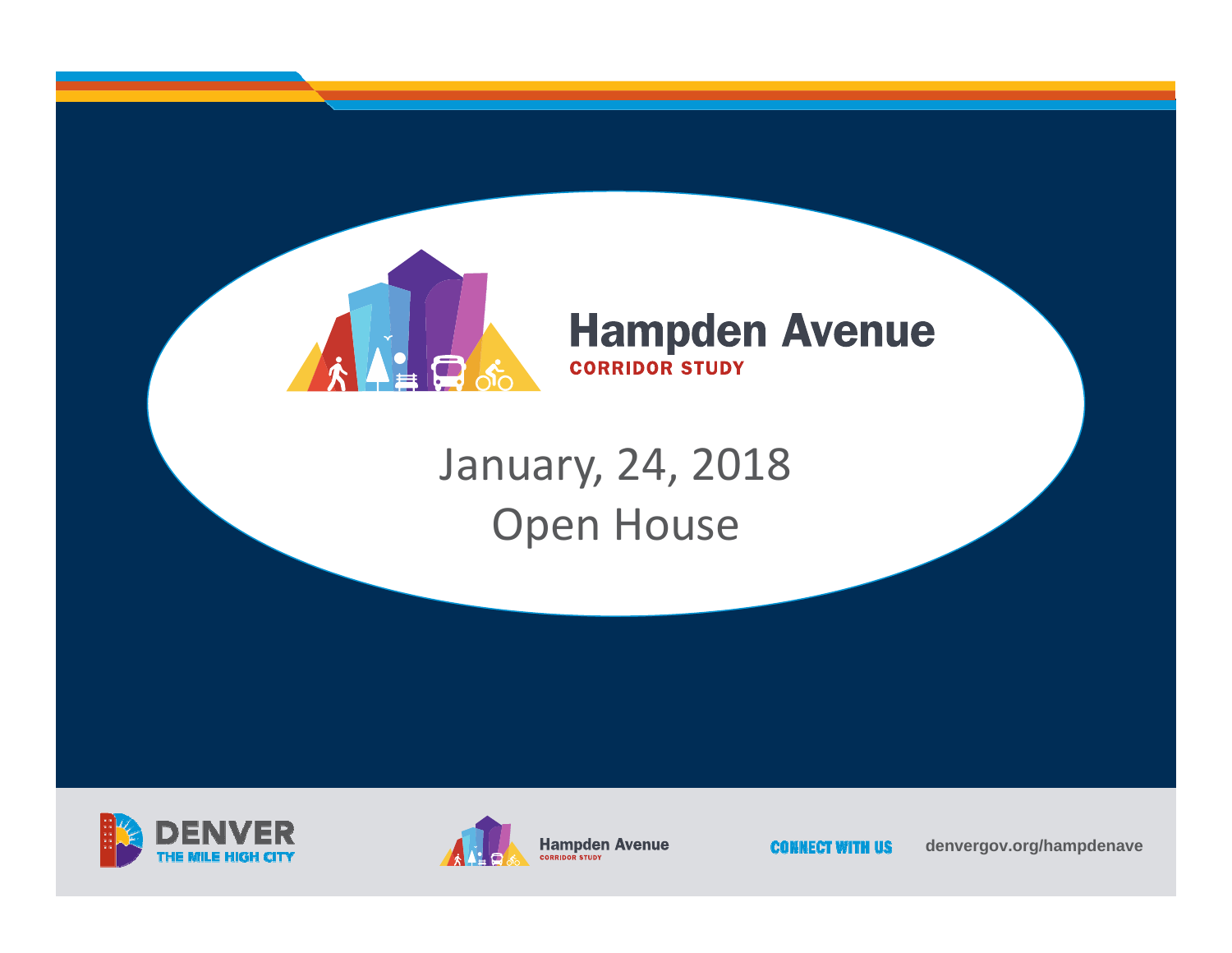# Purpose

This study is designed to reflect the values of the community and identify near- and long-term improvements that may:

- $\bullet$ Improve safety for all users
- •Increase multi-modal opportunities
- •Improve transit access
- •Connect neighborhoods
- •Create a sense of place

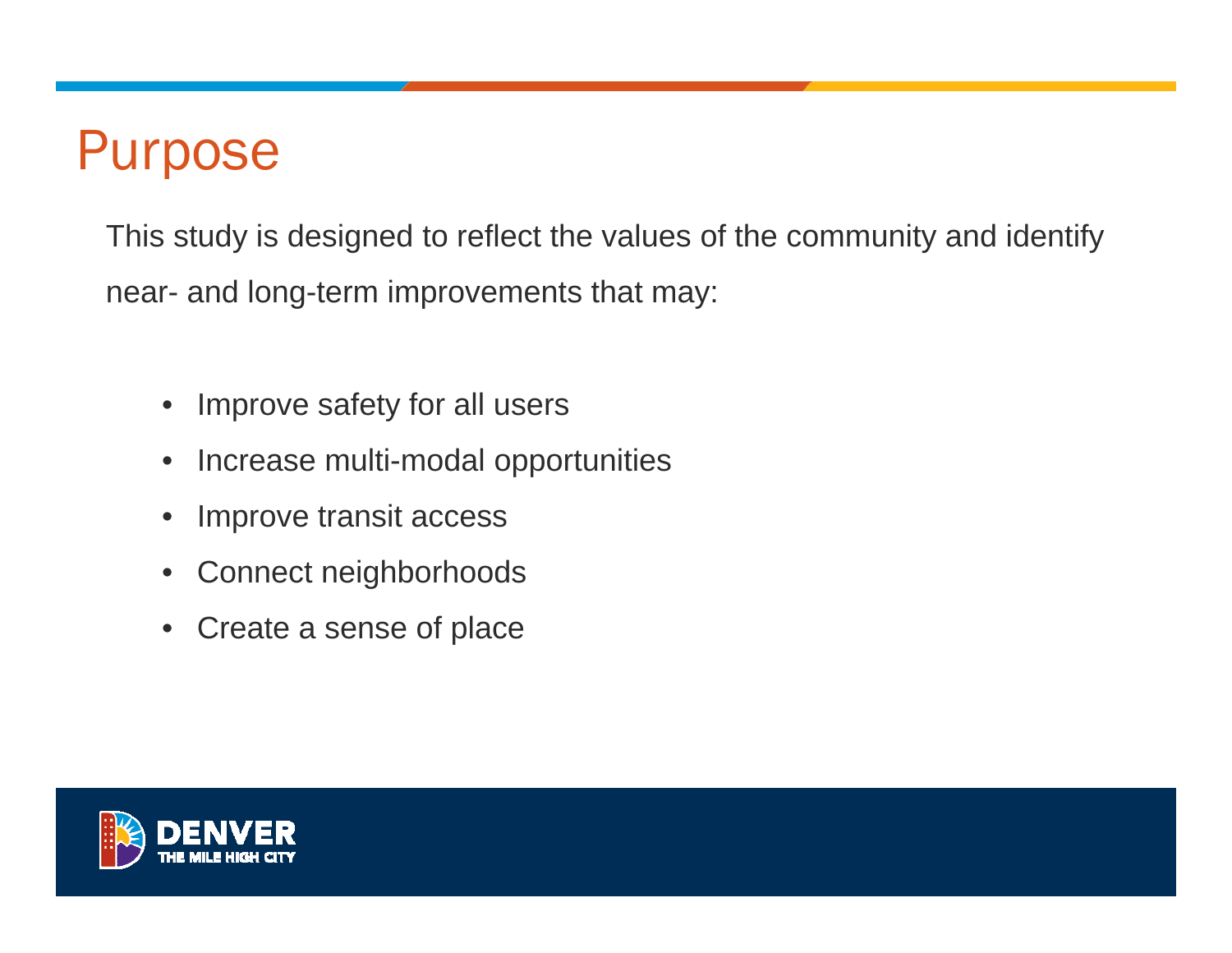# Get Involved

- **Sign up for email updates**
- Sign into this meeting
- Provide input at this open house

# **denvergov.org/hampdenave**

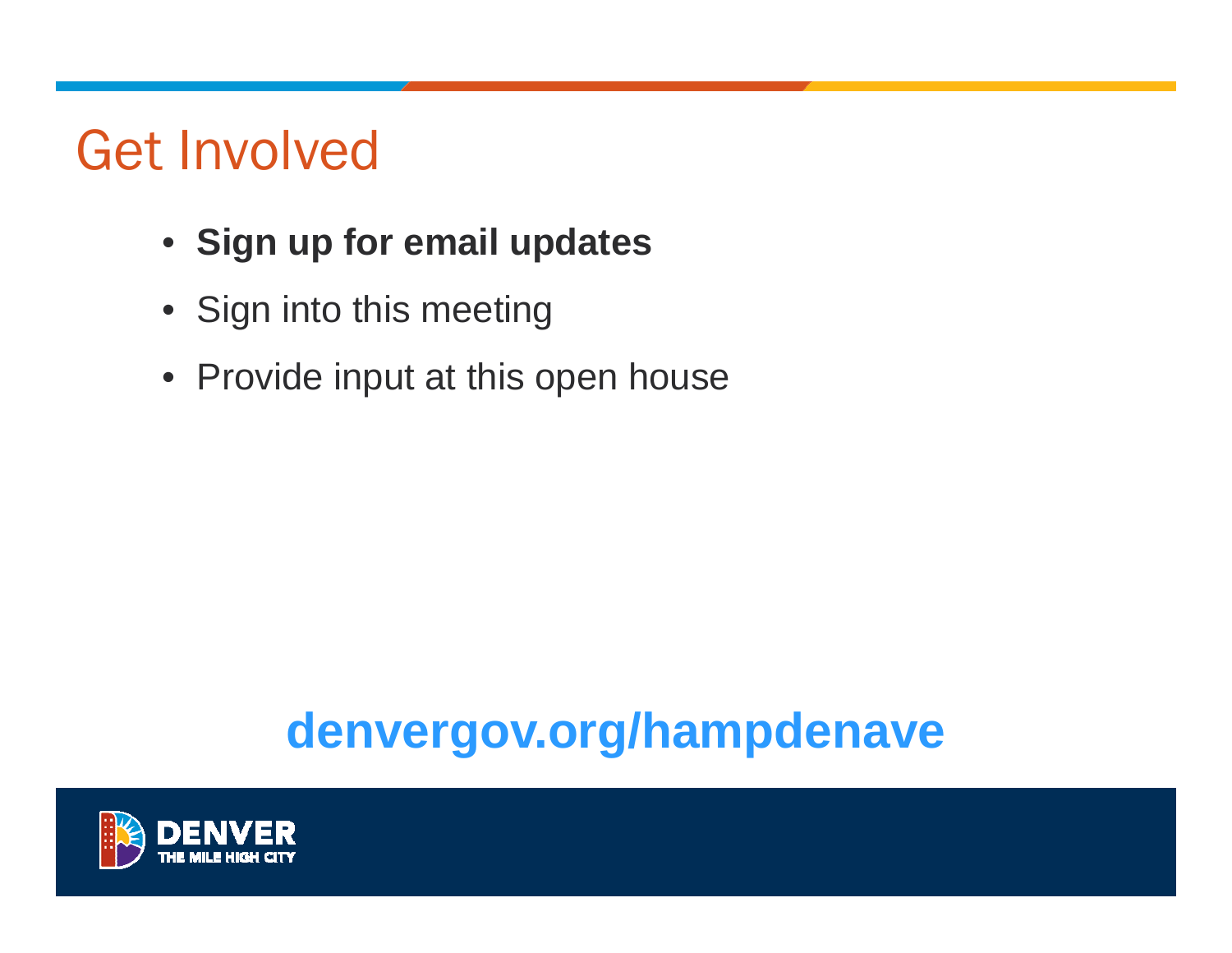# Project Schedule

#### **May – December 2017**

• Examine existing conditions along corridor and evaluate opportunities for improvements

#### **November 2017**

**Open House #1**

- $\bullet$ Gather input, feedback and recommendations from Hampden Avenue community
- $\bullet$ Identify community trade‐off priorities to inform recommendation

#### **January 2018**

**Open House #2**

- •• Share results from community feedback
- $\bullet$ • Provide updated research and corridor opportunities based on improvements identified by Hampden community

**Spring 2018**

•● Provide recommendation for short- and long-term improvements

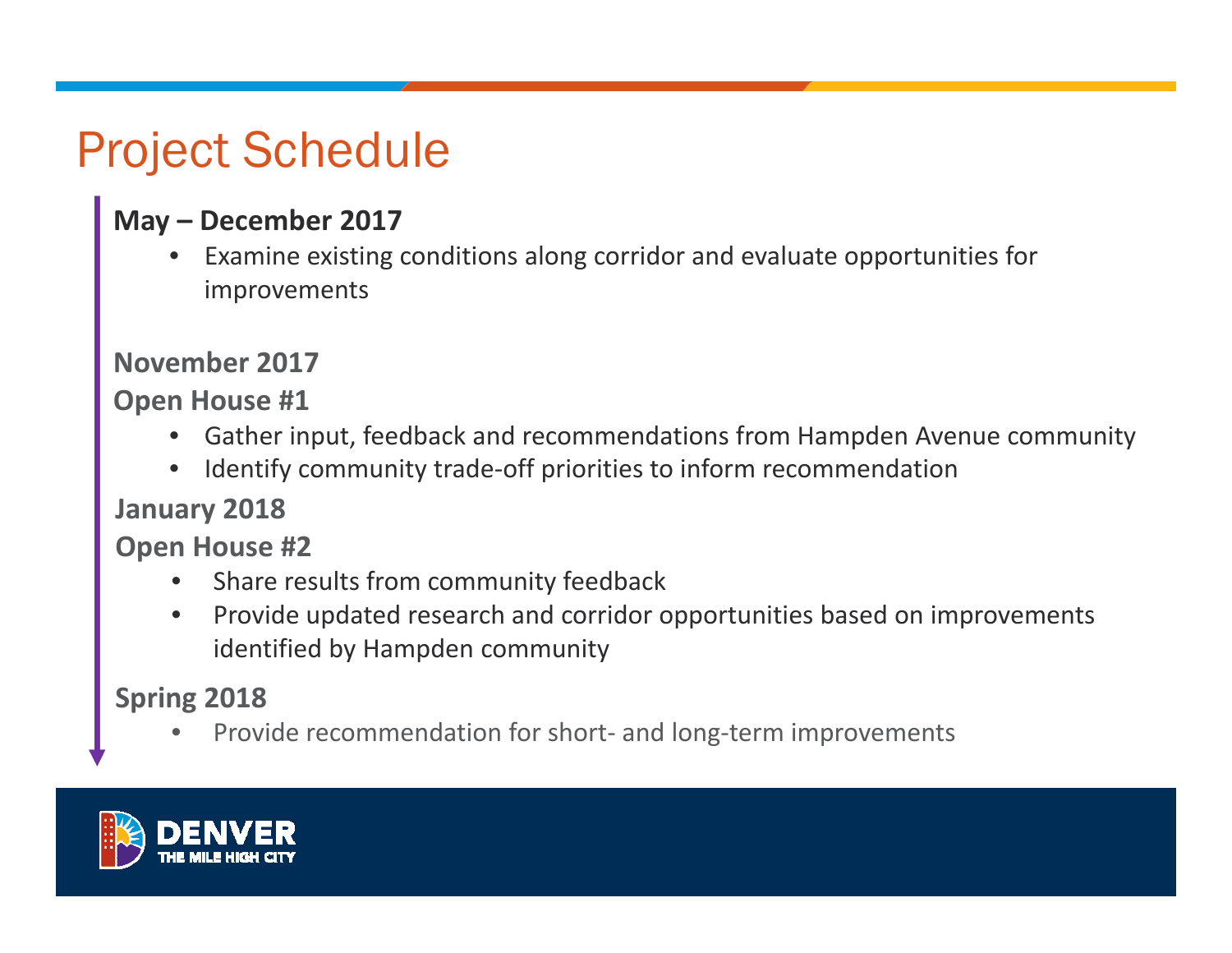## Project Boundaries

• University Blvd. to Galena St.



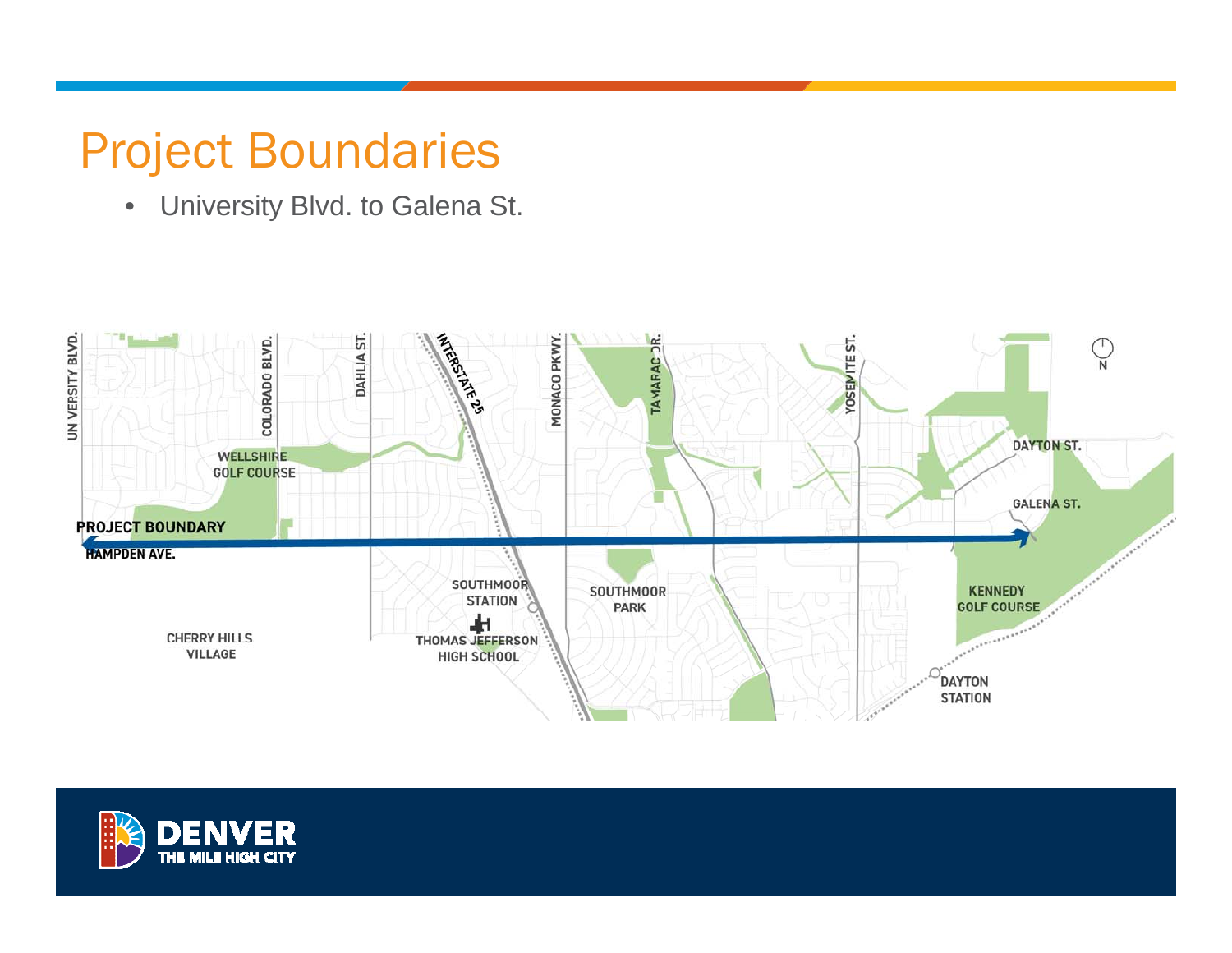### Character Zones

| <b>Zone</b>                                            | <b>Boundaries &amp; Characteristics</b>                                                                                  |
|--------------------------------------------------------|--------------------------------------------------------------------------------------------------------------------------|
| <b>West Gateway</b><br>(University Blvd. to Holly St.) | Adjacent residential to Hampden Ave.<br>Limited right-of-way<br>Cherry Hills Village (south side to Dahlia)<br>$\bullet$ |
| I-25 Interchange<br>(Holly St. to Monaco Pkwy.)        | Mixed use: residential, commercial, office<br><b>Proximity to RTD Southmoor Station</b><br><b>Highway connectivity</b>   |
| <b>Main Street</b><br>(Monaco Pkwy. to Tamarac Dr.)    | Mixed use: residential, commercial, office                                                                               |
| Multi-Family<br>(Tamarac Dr. to Yosemite St.)          | Mixed use: residential, commercial, office                                                                               |
| East Gateway<br>(Yosemite St. to Galena St.)           | <b>Access to RTD Dayton Station</b><br>Mixed use: residential, commercial office                                         |

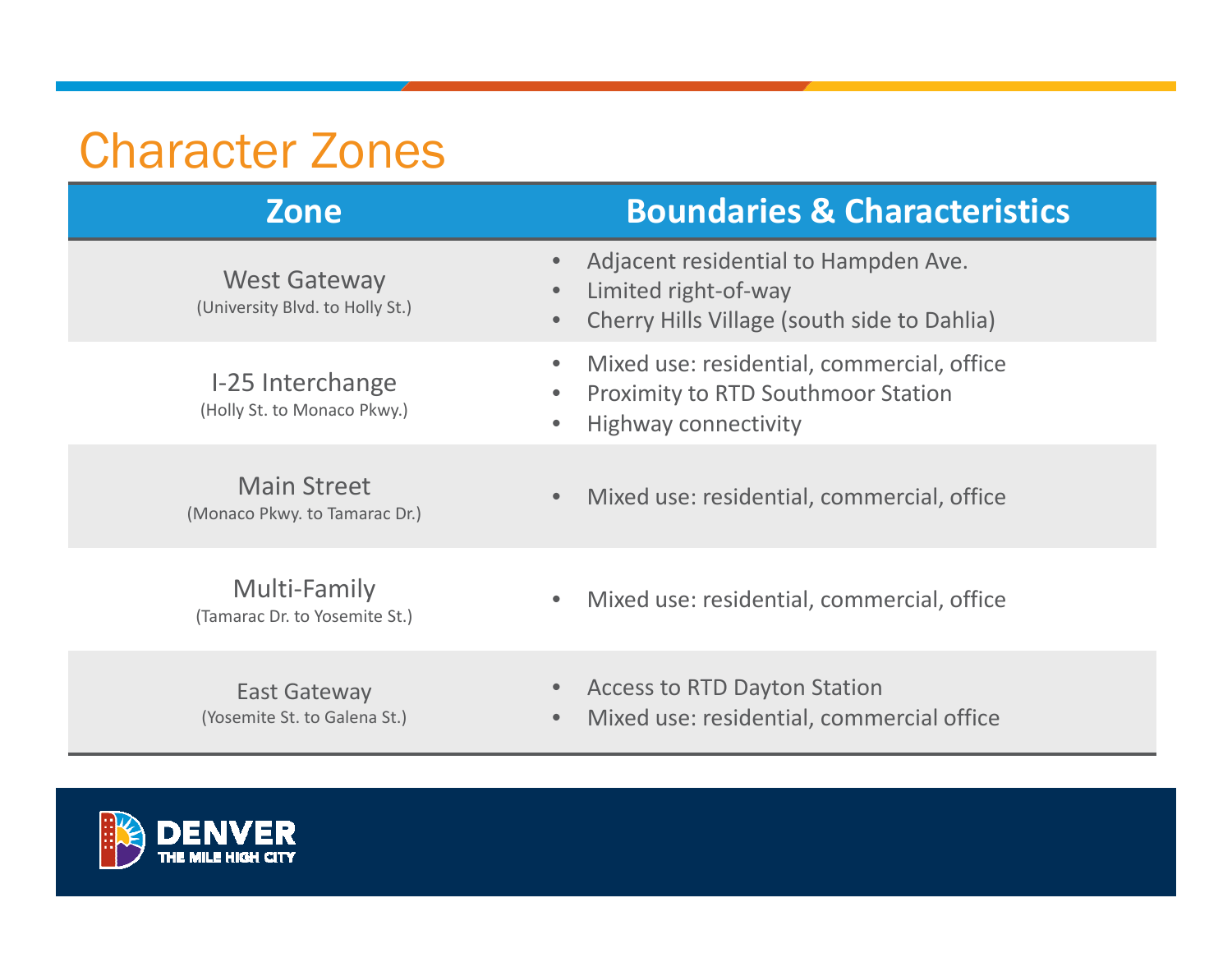### We Asked:

What is most Important to you?

- 1. Comfortable and convenient pedestrian crossings
- 2. Safety for all users
- 3. Complete and comfortable sidewalks

To accomplish these improvements, what are some tradeoffs you are willing to compromise?

- $1.$  increase in **peak time** travel of 1 minute or more (80% of responses)
- 2. Left turn restrictions at unsignalized intersections and driveways (70% of responses)





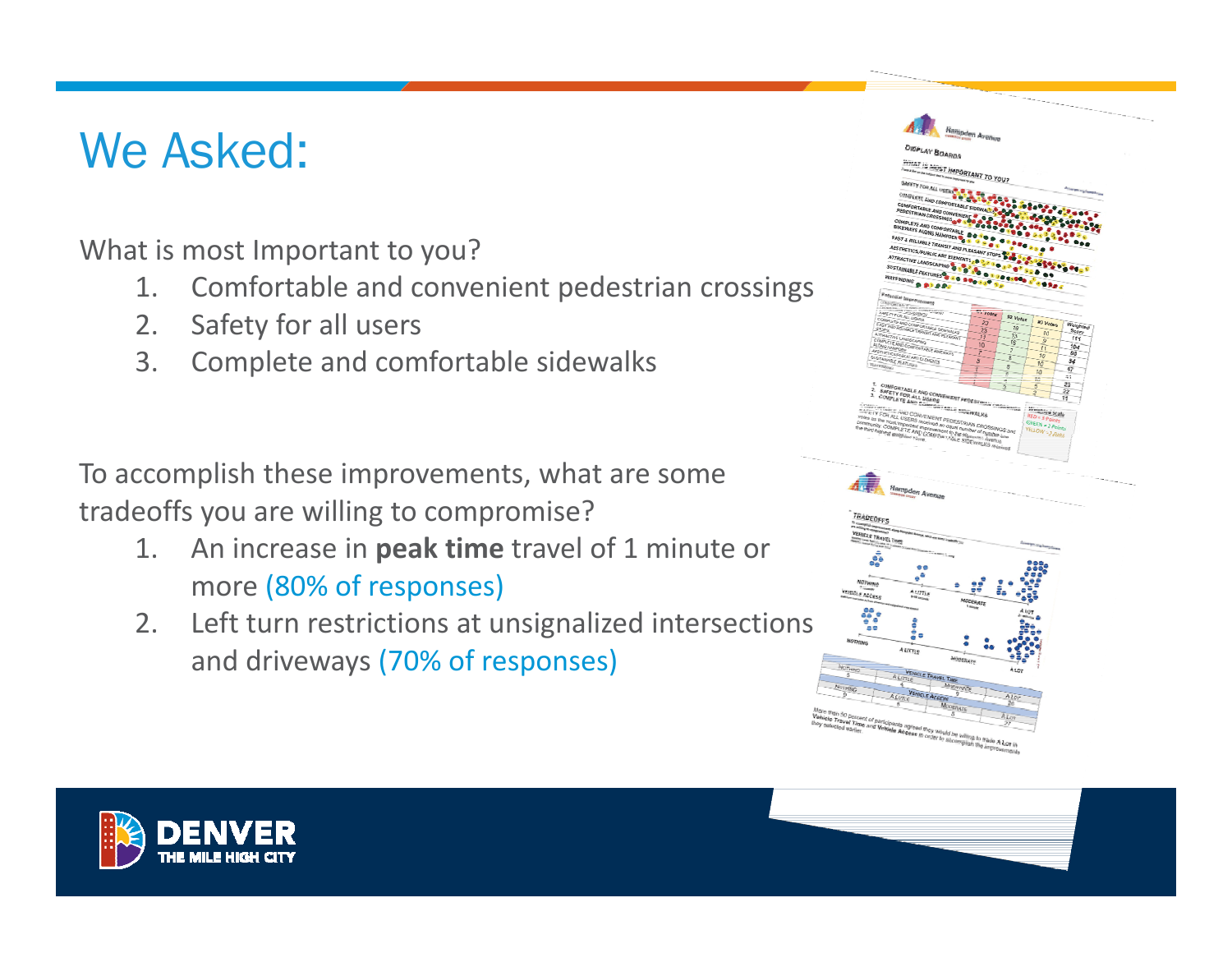## The Vision

*The vision for Hampden Avenue is <sup>a</sup> safe and engaging street that improves connections to services and destinations while balancing the regional needs as <sup>a</sup> vital east/west corridor in southeast Denver. Hampden Avenue will offer attractive streetscape elements that bring character to the corridor and neighborhoods. The introduction of improvements that prioritize safe travel for bicyclists, pedestrians, vehicles and transit to the corridor will address opportunities and challenges identified by the community. These elements would include:*

- $\bullet$ *Reduced crosswalk distances across Hampden & improve pedestrian comfort at crossings*
- $\bullet$ *A raised median with pedestrian refuge, enhanced hardscape, landscape or public art opportunities*
- $\bullet$ *A complete sidewalk network*
- •*A multi‐use path along the entire corridor*
- •*Improved connectivity near Goldsmith Gulch*